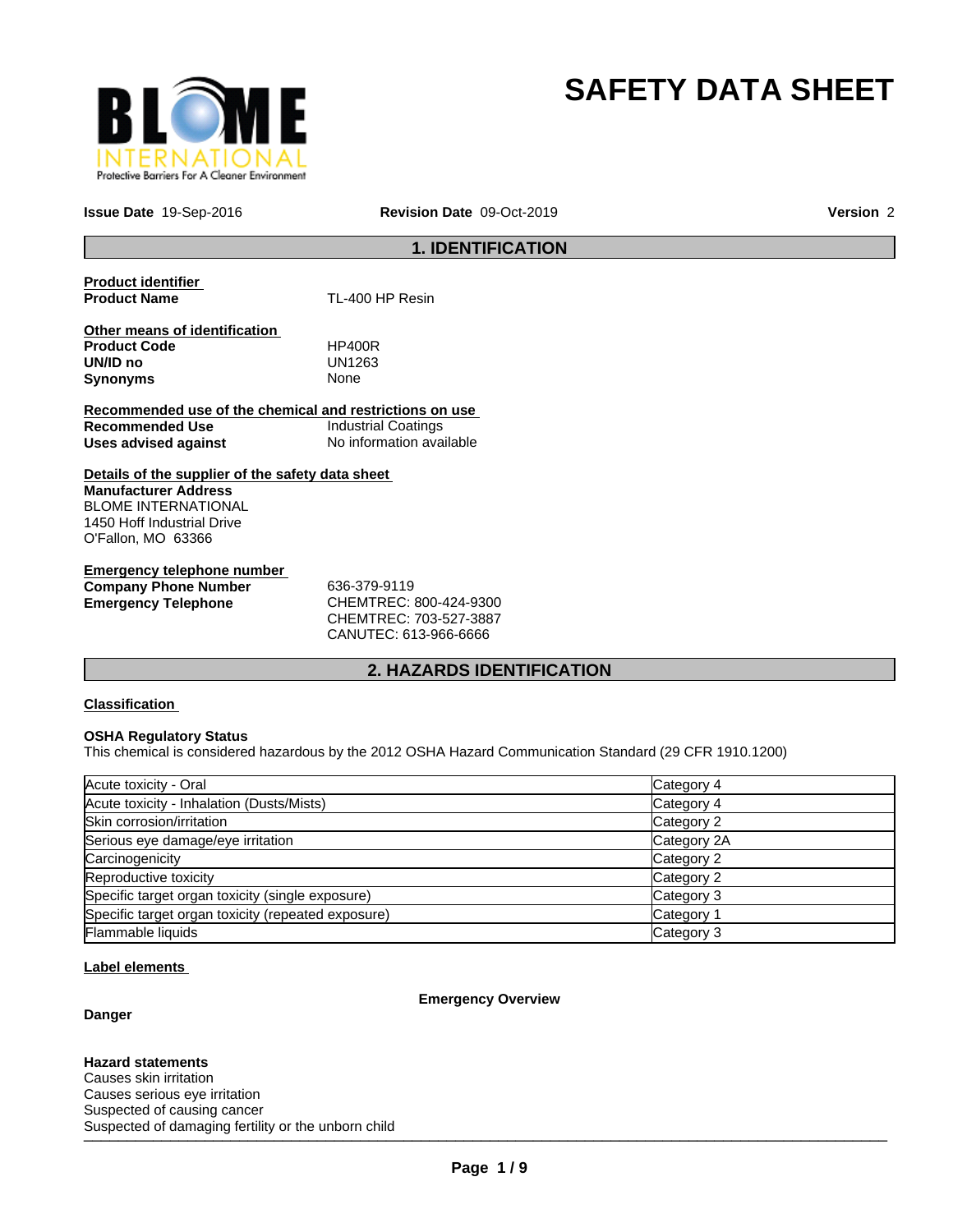May cause respiratory irritation. May cause drowsiness or dizziness Causes damage to organs through prolonged or repeated exposure Flammable liquid and vapor



 $\overline{\phantom{a}}$  ,  $\overline{\phantom{a}}$  ,  $\overline{\phantom{a}}$  ,  $\overline{\phantom{a}}$  ,  $\overline{\phantom{a}}$  ,  $\overline{\phantom{a}}$  ,  $\overline{\phantom{a}}$  ,  $\overline{\phantom{a}}$  ,  $\overline{\phantom{a}}$  ,  $\overline{\phantom{a}}$  ,  $\overline{\phantom{a}}$  ,  $\overline{\phantom{a}}$  ,  $\overline{\phantom{a}}$  ,  $\overline{\phantom{a}}$  ,  $\overline{\phantom{a}}$  ,  $\overline{\phantom{a}}$ 

**Appearance** viscous **Physical state** liquid **Odor** Strong Aromatic

#### **Precautionary Statements - Prevention**

Obtain special instructions before use Do not handle until all safety precautions have been read and understood Use personal protective equipment as required Wash face, hands and any exposed skin thoroughly after handling Do not eat, drink or smoke when using this product Use only outdoors or in a well-ventilated area Do not breathe dust/fume/gas/mist/vapors/spray Keep away from heat/sparks/open flames/hot surfaces. - No smoking Keep container tightly closed Ground/bond container and receiving equipment Use explosion-proof electrical/ ventilating / lighting/ mixing / equipment Use only non-sparking tools Take precautionary measures against static discharge Keep cool

#### **Precautionary Statements - Response**

IF exposed or concerned: Get medical advice/attention IF IN EYES: Rinse cautiously with water for several minutes. Remove contact lenses, if present and easy to do. Continue rinsing If eye irritation persists: Get medical advice/attention IF ON SKIN (or hair): Remove/Take off immediately all contaminated clothing. Rinse skin with water/shower If skin irritation occurs: Get medical advice/attention Wash contaminated clothing before reuse IF INHALED: Remove victim to fresh air and keep at rest in a position comfortable for breathing IF SWALLOWED: Call a POISON CENTER or doctor/physician if you feel unwell Rinse mouth In case of fire: Use CO2, dry chemical, or foam for extinction

#### **Precautionary Statements - Storage**

Store locked up Store in a well-ventilated place. Keep container tightly closed

#### **Precautionary Statements - Disposal**

Dispose of contents/container to an approved waste disposal plant

#### **Hazards not otherwise classified (HNOC)**

Not applicable

#### **Other Information**

Very toxic to aquatic life with long lasting effects. Very toxic to aquatic life.

#### **Unknown acute toxicity**

63% of the mixture consists of ingredient(s) of unknown toxicity

#### **3. COMPOSITION/INFORMATION ON INGREDIENTS**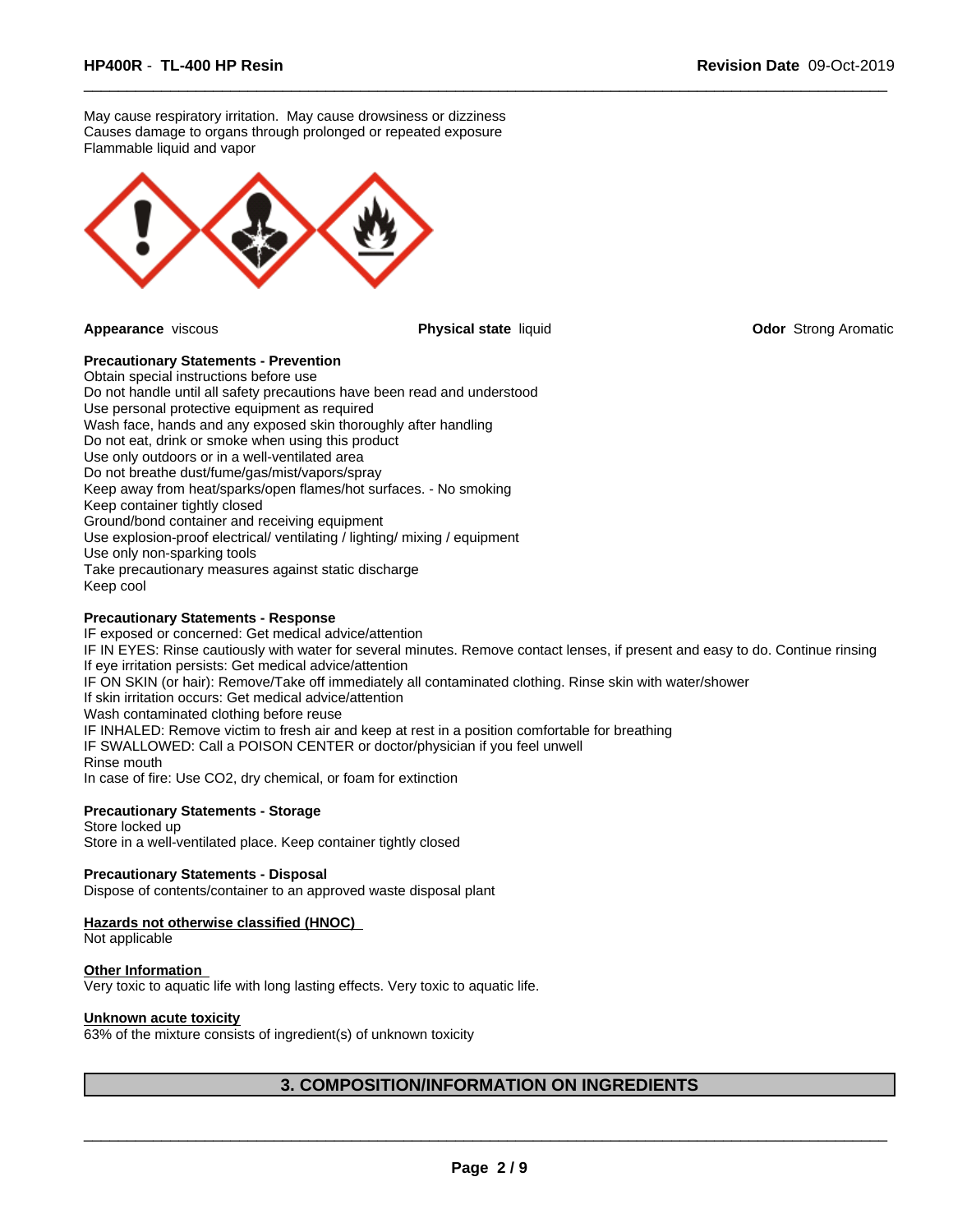#### **Substance**

Not applicable

#### **Mixture**

| <b>Chemical Name</b>                                                                      | <b>CAS No</b> | Weight-% |  |  |
|-------------------------------------------------------------------------------------------|---------------|----------|--|--|
| $30 - 60$<br>Polvester resin '<br>Proprietary                                             |               |          |  |  |
| 100-42-5<br>$30 - 60$<br>Stvrene <sup>:</sup>                                             |               |          |  |  |
| *The exact percentage (concentration) of composition has been withheld as a trade secret. |               |          |  |  |

 $\overline{\phantom{a}}$  ,  $\overline{\phantom{a}}$  ,  $\overline{\phantom{a}}$  ,  $\overline{\phantom{a}}$  ,  $\overline{\phantom{a}}$  ,  $\overline{\phantom{a}}$  ,  $\overline{\phantom{a}}$  ,  $\overline{\phantom{a}}$  ,  $\overline{\phantom{a}}$  ,  $\overline{\phantom{a}}$  ,  $\overline{\phantom{a}}$  ,  $\overline{\phantom{a}}$  ,  $\overline{\phantom{a}}$  ,  $\overline{\phantom{a}}$  ,  $\overline{\phantom{a}}$  ,  $\overline{\phantom{a}}$ 

| <b>4. FIRST AID MEASURES</b>                                |                                                                                                                                                                                                                                                |  |
|-------------------------------------------------------------|------------------------------------------------------------------------------------------------------------------------------------------------------------------------------------------------------------------------------------------------|--|
| Description of first aid measures                           |                                                                                                                                                                                                                                                |  |
| <b>General advice</b>                                       | In case of accident or unwellness, seek medical advice immediately (show directions for<br>use or safety data sheet if possible). If symptoms persist, call a physician.                                                                       |  |
| Eye contact                                                 | Immediately flush with plenty of water. After initial flushing, remove any contact lenses and<br>continue flushing for at least 15 minutes. Keep eye wide open while rinsing. If symptoms<br>persist, call a physician.                        |  |
| <b>Skin contact</b>                                         | Wash off immediately with soap and plenty of water while removing all contaminated<br>clothes and shoes. Wash contaminated clothing before reuse. If skin irritation persists, call<br>a physician.                                            |  |
| <b>Inhalation</b>                                           | Remove to fresh air. Call a physician. If breathing is irregular or stopped, administer<br>artificial respiration. Avoid direct contact with skin. Use barrier to give mouth-to-mouth<br>resuscitation. If symptoms persist, call a physician. |  |
| Ingestion                                                   | Call a physician or poison control center immediately. Do not induce vomiting without<br>medical advice. Rinse mouth. Never give anything by mouth to an unconscious person.                                                                   |  |
| Self-protection of the first aider                          | Remove all sources of ignition. Use personal protective equipment as required.                                                                                                                                                                 |  |
| Most important symptoms and effects, both acute and delayed |                                                                                                                                                                                                                                                |  |
| <b>Symptoms</b>                                             | May cause redness and tearing of the eyes. Coughing and/ or wheezing. May cause skin<br>irritation. Drowsiness. Dizziness.                                                                                                                     |  |
|                                                             | Indication of any immediate medical attention and special treatment needed                                                                                                                                                                     |  |
| Note to physicians                                          | Treat symptomatically.                                                                                                                                                                                                                         |  |

# **5. FIRE-FIGHTING MEASURES**

#### **Suitable extinguishing media**

Use extinguishing measures that are appropriate to local circumstances and the surrounding environment. Dry chemical, CO2, sand, earth, water spray or regular foam.

**Unsuitable extinguishing media** Do not use a solid water stream as it may scatter and spread fire.

#### **Specific hazards arising from the chemical**

Flammable. Thermal decomposition can lead to release of irritating and toxic gases and vapors.

**Hazardous combustion products**Carbon monoxide. Carbon dioxide (CO2).

#### **Explosion data**

# **Sensitivity to Mechanical Impact** None.

**Sensitivity to Static Discharge** May be ignited by heat, sparks or flames.

#### **Protective equipment and precautions for firefighters**

As in any fire, wear self-contained breathing apparatus pressure-demand, MSHA/NIOSH (approved or equivalent) and full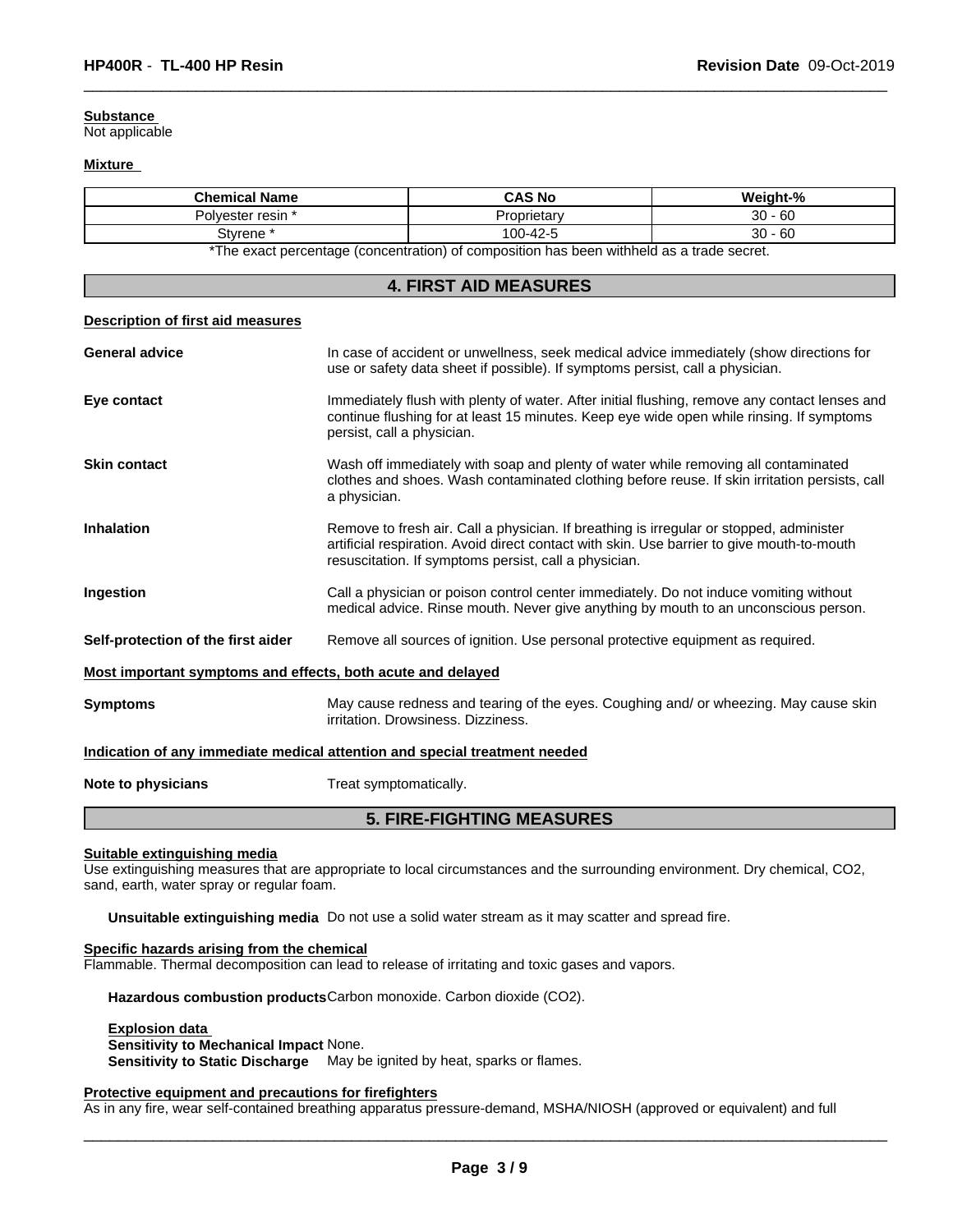protective gear. Burning produces heavy smoke. Avoid runoff to waterways and sewers.

# **6. ACCIDENTAL RELEASE MEASURES**

 $\overline{\phantom{a}}$  ,  $\overline{\phantom{a}}$  ,  $\overline{\phantom{a}}$  ,  $\overline{\phantom{a}}$  ,  $\overline{\phantom{a}}$  ,  $\overline{\phantom{a}}$  ,  $\overline{\phantom{a}}$  ,  $\overline{\phantom{a}}$  ,  $\overline{\phantom{a}}$  ,  $\overline{\phantom{a}}$  ,  $\overline{\phantom{a}}$  ,  $\overline{\phantom{a}}$  ,  $\overline{\phantom{a}}$  ,  $\overline{\phantom{a}}$  ,  $\overline{\phantom{a}}$  ,  $\overline{\phantom{a}}$ 

|                                                              | Personal precautions, protective equipment and emergency procedures                                                                                                                                                                                                                                                                                                                                                                                  |
|--------------------------------------------------------------|------------------------------------------------------------------------------------------------------------------------------------------------------------------------------------------------------------------------------------------------------------------------------------------------------------------------------------------------------------------------------------------------------------------------------------------------------|
| <b>Personal precautions</b>                                  | Remove all sources of ignition. Evacuate personnel to safe areas. Ensure adequate<br>ventilation, especially in confined areas. Use personal protective equipment as required.<br>Keep people away from and upwind of spill/leak.                                                                                                                                                                                                                    |
| <b>Environmental precautions</b>                             |                                                                                                                                                                                                                                                                                                                                                                                                                                                      |
| <b>Environmental precautions</b>                             | Prevent further leakage or spillage if safe to do so. Prevent product from entering drains. Do<br>not flush into surface water or sanitary sewer system.                                                                                                                                                                                                                                                                                             |
| Methods and material for containment and cleaning up         |                                                                                                                                                                                                                                                                                                                                                                                                                                                      |
| <b>Methods for containment</b>                               | Prevent further leakage or spillage if safe to do so.                                                                                                                                                                                                                                                                                                                                                                                                |
| Methods for cleaning up                                      | Dam up. Soak up with inert absorbent material. Pick up and transfer to properly labeled<br>containers.                                                                                                                                                                                                                                                                                                                                               |
|                                                              | <b>7. HANDLING AND STORAGE</b>                                                                                                                                                                                                                                                                                                                                                                                                                       |
| <b>Precautions for safe handling</b>                         |                                                                                                                                                                                                                                                                                                                                                                                                                                                      |
| Advice on safe handling                                      | Ensure adequate ventilation, especially in confined areas. Keep away from heat, sparks,<br>flame and other sources of ignition (i.e., pilot lights, electric motors and static electricity).<br>Take precautionary measures against static discharges. Use spark-proof tools and<br>explosion-proof equipment. Use with local exhaust ventilation. Use personal protective<br>equipment as required. Do not breathe dust/fume/gas/mist/vapors/spray. |
| Conditions for safe storage, including any incompatibilities |                                                                                                                                                                                                                                                                                                                                                                                                                                                      |
| <b>Storage Conditions</b>                                    | Keep tightly closed in a dry and cool place. Keep in properly labeled containers. Keep away<br>from heat, sparks, flame and other sources of ignition (i.e., pilot lights, electric motors and<br>static electricity). Keep containers tightly closed in a cool, well-ventilated place.                                                                                                                                                              |
| Incompatible materials                                       | Strong acids. Strong bases. Strong oxidizing agents.                                                                                                                                                                                                                                                                                                                                                                                                 |
|                                                              |                                                                                                                                                                                                                                                                                                                                                                                                                                                      |

# **8. EXPOSURE CONTROLS/PERSONAL PROTECTION**

#### **Control parameters**

#### **Exposure Guidelines** .

| TWA: 100 ppm<br>STEL: 40 ppm<br>IDLH: 700 ppm<br>Styrene<br>100-42-5<br>TWA: 20 ppm<br>Ceiling: 200 ppm<br>TWA: 50 ppm<br>TWA: $215 \text{ mg/m}^3$<br>STEL: 100 ppm<br>STEL: 425 mg/m <sup>3</sup> | <b>Chemical Name</b> | <b>ACGIH TLV</b> | <b>OSHA PEL</b> | <b>NIOSH IDLH</b> |
|-----------------------------------------------------------------------------------------------------------------------------------------------------------------------------------------------------|----------------------|------------------|-----------------|-------------------|
|                                                                                                                                                                                                     |                      |                  |                 |                   |
|                                                                                                                                                                                                     |                      |                  |                 |                   |
|                                                                                                                                                                                                     |                      |                  |                 |                   |
|                                                                                                                                                                                                     |                      |                  |                 |                   |

*NIOSH IDLH Immediately Dangerous to Life or Health*

#### **Appropriate engineering controls**

| <b>Engineering Controls</b> | Showers              |  |
|-----------------------------|----------------------|--|
|                             | Eyewash stations     |  |
|                             | Ventilation systems. |  |

#### **Individual protection measures, such as personal protective equipment**

**Eye/face protection** Wear safety glasses with side shields (or goggles).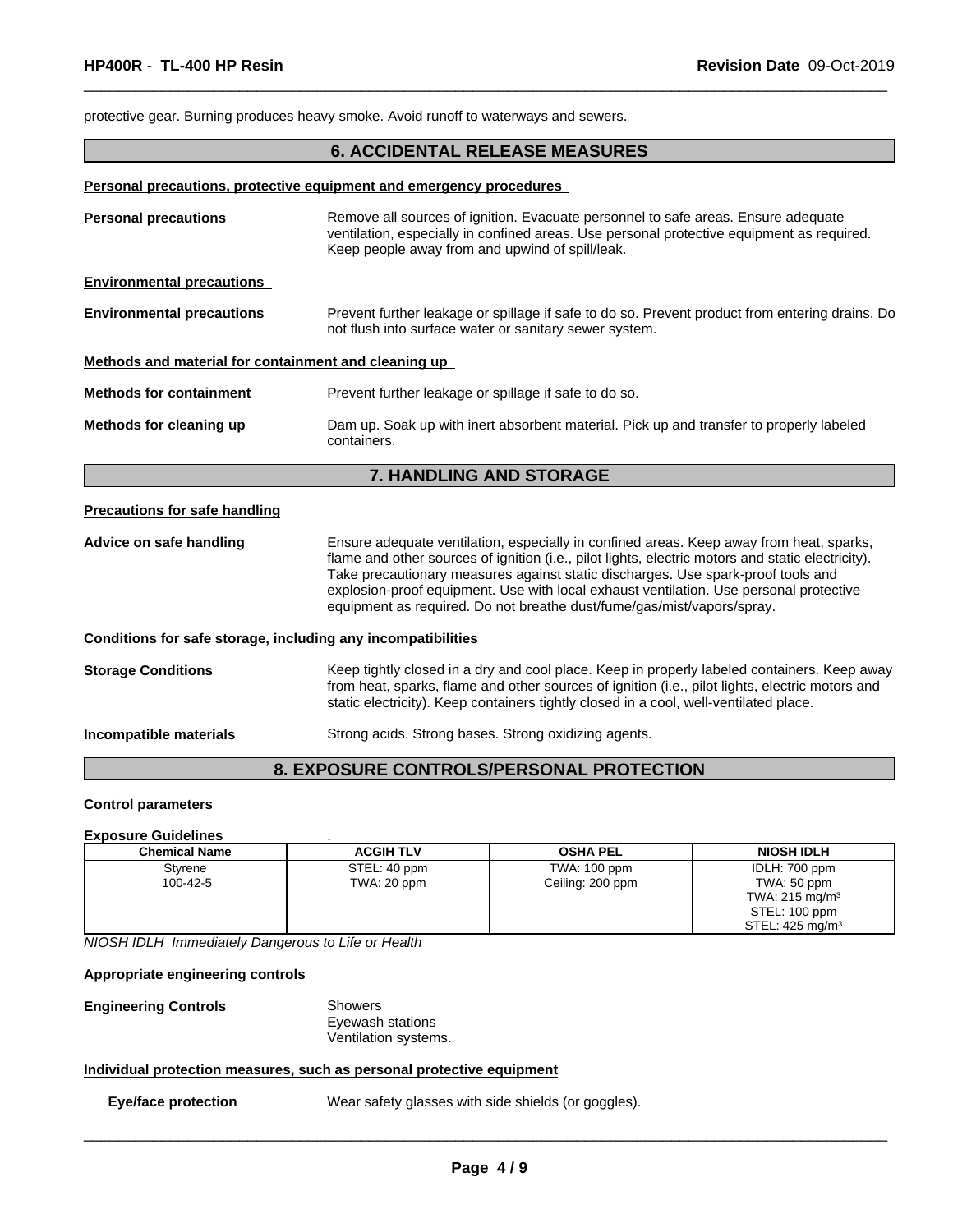| Skin and body protection              | Wear protective gloves and protective clothing.                                                                                                                                                                                                                                                                                  |
|---------------------------------------|----------------------------------------------------------------------------------------------------------------------------------------------------------------------------------------------------------------------------------------------------------------------------------------------------------------------------------|
| <b>Respiratory protection</b>         | If exposure limits are exceeded or irritation is experienced, NIOSH/MSHA approved<br>respiratory protection should be worn. Positive-pressure supplied air respirators may be<br>required for high airborne contaminant concentrations. Respiratory protection must be<br>provided in accordance with current local regulations. |
| <b>General Hygiene Considerations</b> | Handle in accordance with good industrial hygiene and safety practice. When using do not<br>eat, drink or smoke. Regular cleaning of equipment, work area and clothing is<br>recommended.                                                                                                                                        |

 $\overline{\phantom{a}}$  ,  $\overline{\phantom{a}}$  ,  $\overline{\phantom{a}}$  ,  $\overline{\phantom{a}}$  ,  $\overline{\phantom{a}}$  ,  $\overline{\phantom{a}}$  ,  $\overline{\phantom{a}}$  ,  $\overline{\phantom{a}}$  ,  $\overline{\phantom{a}}$  ,  $\overline{\phantom{a}}$  ,  $\overline{\phantom{a}}$  ,  $\overline{\phantom{a}}$  ,  $\overline{\phantom{a}}$  ,  $\overline{\phantom{a}}$  ,  $\overline{\phantom{a}}$  ,  $\overline{\phantom{a}}$ 

# **9. PHYSICAL AND CHEMICAL PROPERTIES**

#### **Information on basic physical and chemical properties**

| <b>Physical state</b>            | liquid                   |                                  |                        |
|----------------------------------|--------------------------|----------------------------------|------------------------|
| Appearance                       | viscous                  | Odor                             | <b>Strong Aromatic</b> |
| Color                            | purple                   | <b>Odor threshold</b>            | $<$ 1 ppm              |
| <b>Property</b>                  | <b>Values</b>            | Remarks • Method                 |                        |
| рH                               | No information available |                                  |                        |
| Melting point / freezing point   | No information available |                                  |                        |
| Boiling point / boiling range    | 115 °C / 239 °F          |                                  |                        |
| <b>Flash point</b>               | 27 °C / 80 °F            | Pensky-Martens Closed Cup (PMCC) |                        |
| <b>Evaporation rate</b>          | 1                        |                                  |                        |
| <b>Flammability (solid, gas)</b> | No information available |                                  |                        |
| <b>Flammability Limit in Air</b> |                          |                                  |                        |
| <b>Upper flammability limit:</b> | 1.1%                     |                                  |                        |
| Lower flammability limit:        | 6.6%                     |                                  |                        |
| Vapor pressure                   | 0.57 kPa                 | @ 20 °C                          |                        |
| Vapor density                    | >1                       |                                  |                        |
| <b>Relative density</b>          | $1.0 - 1.1$              |                                  |                        |
| <b>Water solubility</b>          | Insoluble in water       |                                  |                        |
| Solubility in other solvents     | No information available |                                  |                        |
| <b>Partition coefficient</b>     | No information available |                                  |                        |
| <b>Autoignition temperature</b>  | No information available |                                  |                        |
| <b>Decomposition temperature</b> | No information available |                                  |                        |
| <b>Kinematic viscosity</b>       | $> 1000$ mm2/s           | @ 40 °C                          |                        |
| <b>Dynamic viscosity</b>         | No information available |                                  |                        |
| <b>Explosive properties</b>      | Not an explosive         |                                  |                        |
| <b>Oxidizing properties</b>      | Not applicable           |                                  |                        |
| <b>Other Information</b>         |                          |                                  |                        |
| Softening point                  | No information available |                                  |                        |
| <b>Molecular weight</b>          | No information available |                                  |                        |
| <b>VOC Content (%)</b>           | No information available |                                  |                        |
| <b>Density</b>                   | No information available |                                  |                        |
| <b>Bulk density</b>              | No information available |                                  |                        |
|                                  |                          |                                  |                        |

# **10. STABILITY AND REACTIVITY**

**Reactivity**  No data available

**Chemical stability** Stable under recommended storage conditions. **Possibility of Hazardous Reactions** None under normal processing.<br>Hazardous polymerization

Hazardous polymerization may occur.

**Conditions to avoid**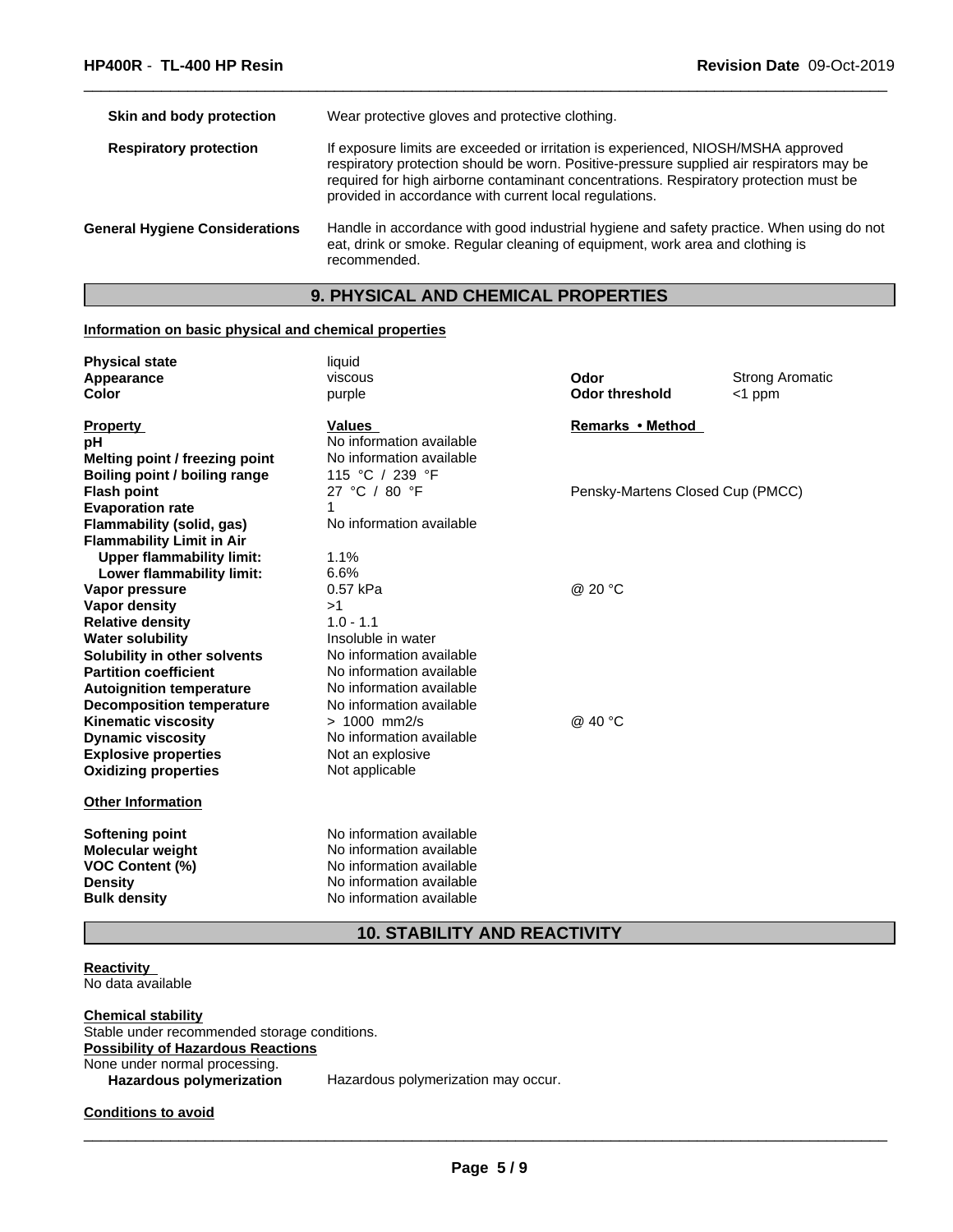#### Heat, flames and sparks. **Incompatible materials**

Strong acids. Strong bases. Strong oxidizing agents.

#### **Hazardous Decomposition Products**

Thermal decomposition can lead to release of irritating and toxic gases and vapors. Carbon monoxide. Carbon dioxide (CO2).

### **11. TOXICOLOGICAL INFORMATION**

 $\overline{\phantom{a}}$  ,  $\overline{\phantom{a}}$  ,  $\overline{\phantom{a}}$  ,  $\overline{\phantom{a}}$  ,  $\overline{\phantom{a}}$  ,  $\overline{\phantom{a}}$  ,  $\overline{\phantom{a}}$  ,  $\overline{\phantom{a}}$  ,  $\overline{\phantom{a}}$  ,  $\overline{\phantom{a}}$  ,  $\overline{\phantom{a}}$  ,  $\overline{\phantom{a}}$  ,  $\overline{\phantom{a}}$  ,  $\overline{\phantom{a}}$  ,  $\overline{\phantom{a}}$  ,  $\overline{\phantom{a}}$ 

#### **Information on likely routes of exposure**

# **Product Information Inhalation** Intertating to respiratory system. May cause drowsiness or dizziness. Harmful by inhalation. **Eye contact I**rritating to eyes. **Skin contact I**rritating to skin. **Ingestion** Harmful if swallowed. **Chemical Name Oral LD50 Dermal LD50 Inhalation LC50** Styrene  $= 1000 \text{ mg/kg}$  (Rat )  $= 11.7 \text{ mg/L}$  (Rat )  $= 11.7 \text{ mg/L}$

#### **Information on toxicological effects**

100-42-5

**Symptoms** Vapors may cause drowsiness and dizziness. Coughing and/ or wheezing. May cause skin irritation. May cause redness and tearing of the eyes.

#### **Delayed and immediate effects as well as chronic effects from short and long-term exposure**

**Sensitization Based on available data, the classification criteria are not met.** 

**Germ cell mutagenicity** Based on available data, the classification criteria are not met.

**Carcinogenicity** The table below indicates whether each agency has listed any ingredient as a carcinogen.

| <b>Chemical Name</b> | <b>ACGIH</b> | <b>IARC</b> | WTD<br>.                  | <b>OSHA</b> |
|----------------------|--------------|-------------|---------------------------|-------------|
| <b>Styrene</b>       |              | Group 2/    | Anticipateo<br>Reasonablv |             |
| $100 - 42 - 5$       |              |             |                           |             |

*IARC (International Agency for Research on Cancer)*

*Group 2B - Possibly Carcinogenic to Humans*

*Group 2A - Probably Carcinogenic to Humans*

*NTP (National Toxicology Program)*

*Reasonably Anticipated - Reasonably Anticipated to be a Human Carcinogen*

*OSHA (Occupational Safety and Health Administration of the US Department of Labor)*

| X - Present           |  |
|-----------------------|--|
| lanraduativa taviaitv |  |

**Reproductive toxicity** Product is or contains a chemical which is a known or suspected reproductive hazard. **STOT - single exposure** Respiratory system. Central nervous system. **STOT - repeated exposure** Based on available data, the classification criteria are not met. **Chronic toxicity Avoid repeated exposure. May cause adverse liver effects. Contains a known or suspected** 

reproductive toxin.

 $\overline{\phantom{a}}$  ,  $\overline{\phantom{a}}$  ,  $\overline{\phantom{a}}$  ,  $\overline{\phantom{a}}$  ,  $\overline{\phantom{a}}$  ,  $\overline{\phantom{a}}$  ,  $\overline{\phantom{a}}$  ,  $\overline{\phantom{a}}$  ,  $\overline{\phantom{a}}$  ,  $\overline{\phantom{a}}$  ,  $\overline{\phantom{a}}$  ,  $\overline{\phantom{a}}$  ,  $\overline{\phantom{a}}$  ,  $\overline{\phantom{a}}$  ,  $\overline{\phantom{a}}$  ,  $\overline{\phantom{a}}$ 

**Target Organ Effects** Central nervous system, Eyes, liver, lungs, Reproductive System, Respiratory system, Skin. **Aspiration hazard** Based on available data, the classification criteria are not met.

#### **Numerical measures of toxicity - Product Information**

**The following values are calculated based on chapter 3.1 of the GHS document** .

| ATEmix (oral) | 1,139.00 mg/kg |  |
|---------------|----------------|--|
|               |                |  |

**ATEmix (inhalation-dust/mist)** 1.95 mg/l

### **12. ECOLOGICAL INFORMATION**

#### **Ecotoxicity**

Very toxic to aquatic life with long lasting effects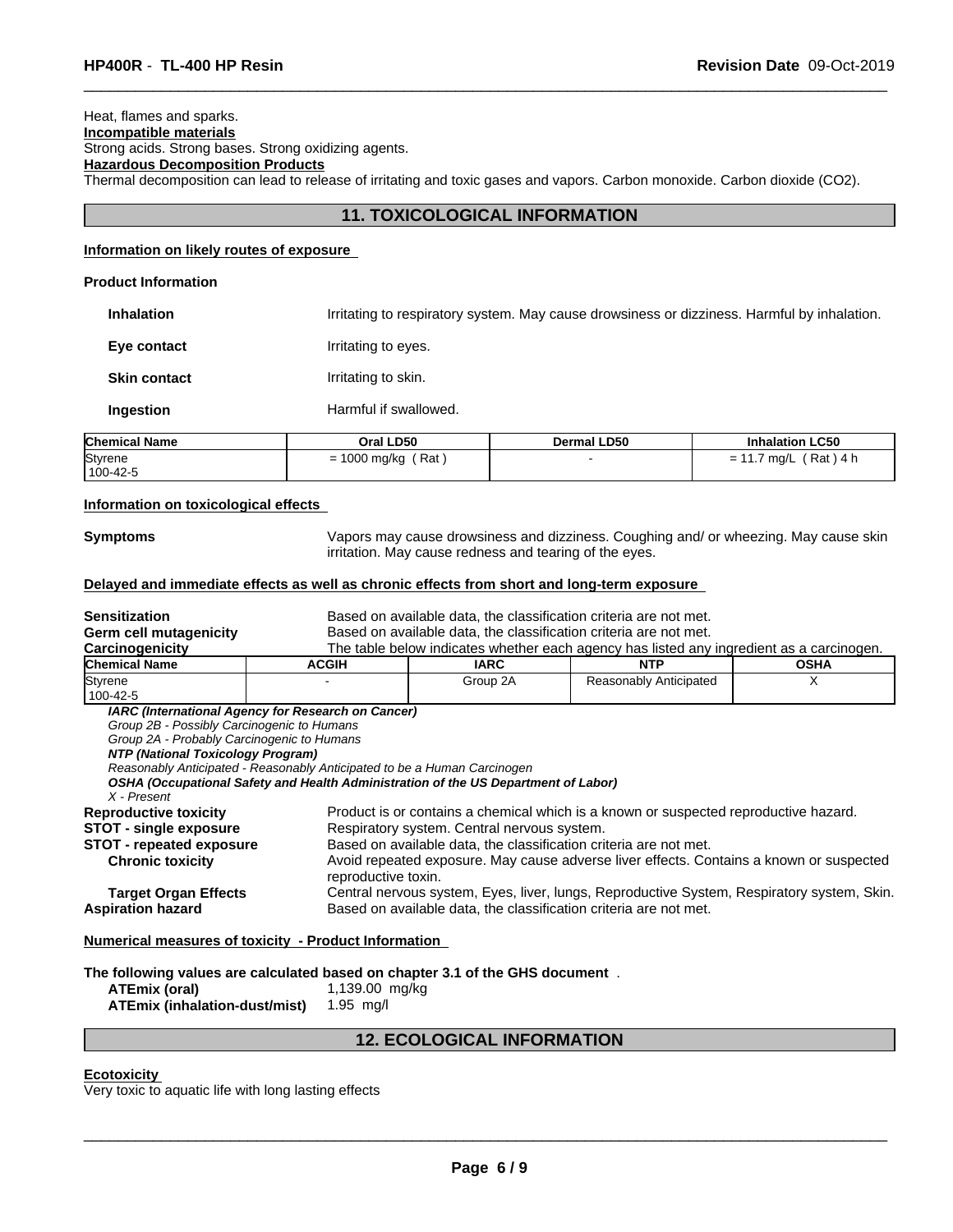#### 73 % of the mixture consists of components(s) of unknown hazards to the aquatic environment

| <b>Chemical Name</b> | Algae/aquatic plants                | Fish                                | Crustacea                               |
|----------------------|-------------------------------------|-------------------------------------|-----------------------------------------|
| Styrene              | 1.4: 72 h Pseudokirchneriella       | 3.24 - 4.99: 96 h Pimephales        | $ 3.3 - 7.4 $ : 48 h Daphnia magna mg/L |
| $100 - 42 - 5$       | subcapitata mg/L EC50 0.15 - 3.2:   | promelas mg/L LC50 flow-through     | EC50                                    |
|                      | 96 h Pseudokirchneriella            | 58.75 - 95.32: 96 h Poecilia        |                                         |
|                      | subcapitata mg/L EC50 static 0.46 - | reticulata mg/L LC50 static 19.03 - |                                         |
|                      | 4.3: 72 h Pseudokirchneriella       | 33.53: 96 h Lepomis macrochirus     |                                         |
|                      | subcapitata mg/L EC50 static 0.72:  | mg/L LC50 static 6.75 - 14.5: 96 h  |                                         |
|                      | 96 h Pseudokirchneriella            | Pimephales promelas mg/L LC50       |                                         |
|                      | subcapitata mg/L EC50               | static                              |                                         |

 $\overline{\phantom{a}}$  ,  $\overline{\phantom{a}}$  ,  $\overline{\phantom{a}}$  ,  $\overline{\phantom{a}}$  ,  $\overline{\phantom{a}}$  ,  $\overline{\phantom{a}}$  ,  $\overline{\phantom{a}}$  ,  $\overline{\phantom{a}}$  ,  $\overline{\phantom{a}}$  ,  $\overline{\phantom{a}}$  ,  $\overline{\phantom{a}}$  ,  $\overline{\phantom{a}}$  ,  $\overline{\phantom{a}}$  ,  $\overline{\phantom{a}}$  ,  $\overline{\phantom{a}}$  ,  $\overline{\phantom{a}}$ 

#### **Persistence and degradability**

No information available.

#### **Bioaccumulation**

| <b>Chemical Name</b> | coefficient<br>Do.<br><b>'artition</b> |
|----------------------|----------------------------------------|
| Styrene              | 2.95                                   |
| 100-42-5             |                                        |

#### **Other adverse effects**

No information available

| <b>13. DISPOSAL CONSIDERATIONS</b>                   |                                                                                                    |  |  |  |
|------------------------------------------------------|----------------------------------------------------------------------------------------------------|--|--|--|
| Waste treatment methods<br><b>Disposal of wastes</b> | This material, as supplied, is a hazardous waste according to federal regulations (40 CFR<br>261). |  |  |  |
| <b>Contaminated packaging</b>                        | Do not reuse container.                                                                            |  |  |  |
| <b>US EPA Waste Number</b>                           | D001                                                                                               |  |  |  |

This product contains one or more substances that are listed with the State of California as a hazardous waste.

| <b>Chemical Name</b> | California Hazardous Waste Status |
|----------------------|-----------------------------------|
| Styrene              | Toxic                             |
| 100-42-5             | Ignitable                         |

# **14. TRANSPORT INFORMATION**

**DOT** 

| UN/ID no                        | UN1263                      |
|---------------------------------|-----------------------------|
| Proper shipping name            | Paint                       |
| <b>Hazard Class</b>             | 3                           |
| <b>Packing Group</b>            | Ш                           |
| <b>Special Provisions</b>       | B1, B52, IB3, T2, TP1, TP29 |
| <b>Description</b>              | UN1263, Paint, 3, III       |
| <b>Emergency Response Guide</b> | 128                         |
| <b>Number</b>                   |                             |
| <b>TDG</b>                      |                             |
| UN/ID no                        | UN1263                      |
| Proper shipping name            | Paint                       |
| <b>Hazard Class</b>             | 3                           |
| <b>Packing Group</b>            | Ш                           |
| <b>Description</b>              | UN1263. Paint. 3. III       |
|                                 |                             |

**IATA**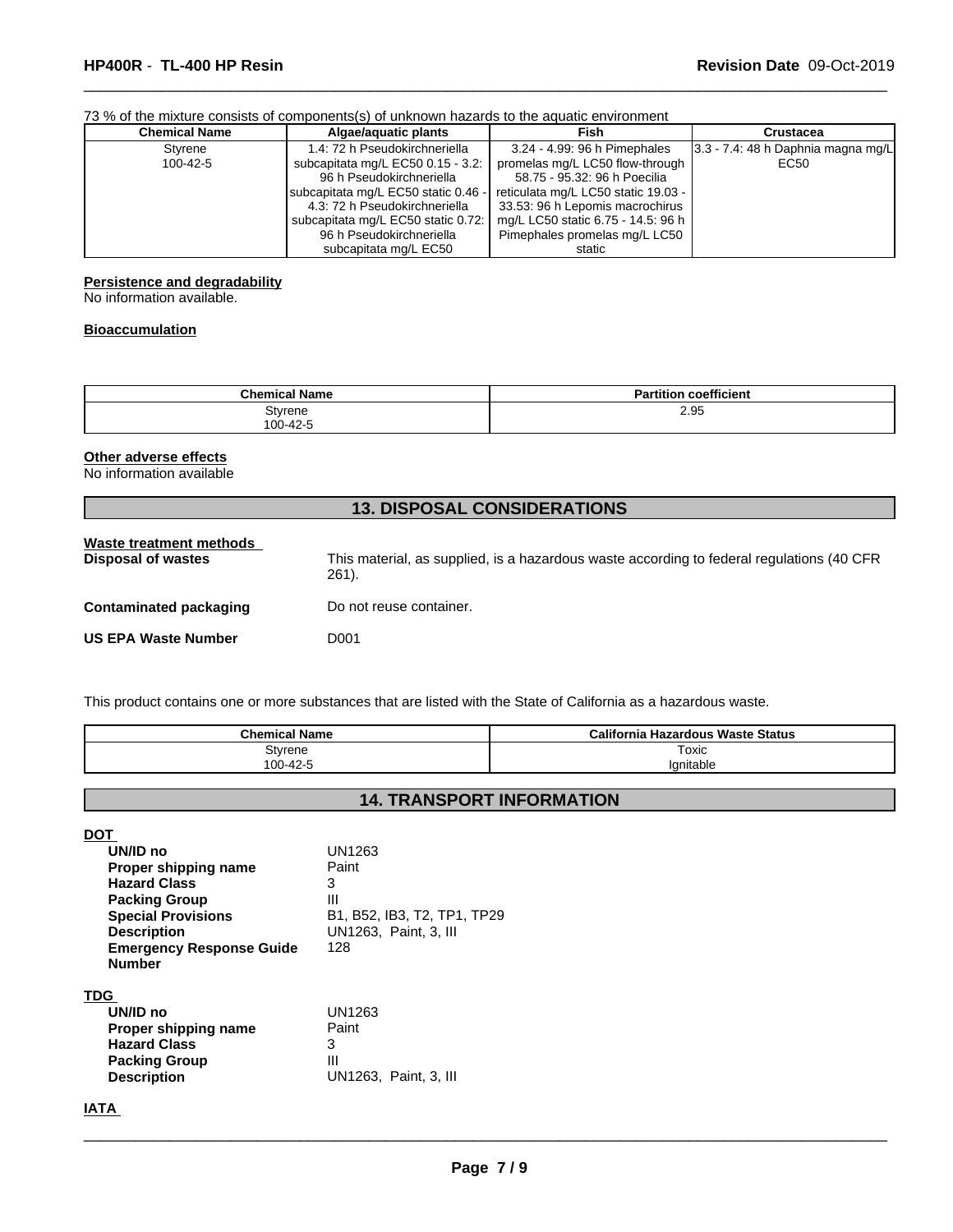| UN/ID no                  | UN1263                            |
|---------------------------|-----------------------------------|
| Proper shipping name      | Paint                             |
| <b>Hazard Class</b>       | 3                                 |
| <b>Packing Group</b>      | Ш                                 |
| <b>ERG Code</b>           | 3L                                |
| <b>Special Provisions</b> | A3, A72, A192                     |
| <b>Description</b>        | UN1263, Paint, 3, III             |
| <b>IMDG</b>               |                                   |
| UN/ID no                  | UN1263                            |
| Proper shipping name      | Paint                             |
| <b>Hazard Class</b>       | 3                                 |
| <b>Packing Group</b>      | Ш                                 |
| EmS-No                    | $F-E$ , S-E                       |
| <b>Special Provisions</b> | 163, 223, 955                     |
| <b>Description</b>        | UN1263, Paint, 3, III (27°C c.c.) |

#### **15. REGULATORY INFORMATION**

 $\overline{\phantom{a}}$  ,  $\overline{\phantom{a}}$  ,  $\overline{\phantom{a}}$  ,  $\overline{\phantom{a}}$  ,  $\overline{\phantom{a}}$  ,  $\overline{\phantom{a}}$  ,  $\overline{\phantom{a}}$  ,  $\overline{\phantom{a}}$  ,  $\overline{\phantom{a}}$  ,  $\overline{\phantom{a}}$  ,  $\overline{\phantom{a}}$  ,  $\overline{\phantom{a}}$  ,  $\overline{\phantom{a}}$  ,  $\overline{\phantom{a}}$  ,  $\overline{\phantom{a}}$  ,  $\overline{\phantom{a}}$ 

| <b>International Inventories</b> |          |  |
|----------------------------------|----------|--|
| <b>TSCA</b>                      | Complies |  |
| <b>DSL/NDSL</b>                  | Complies |  |
| <b>EINECS/ELINCS</b>             | Complies |  |
| <b>IECSC</b>                     | Complies |  |
| <b>KECL</b>                      | Complies |  |
| <b>PICCS</b>                     | Complies |  |
| <b>AICS</b>                      | Complies |  |

#### **Legend:**

**TSCA** - United States Toxic Substances Control Act Section 8(b) Inventory **DSL/NDSL** - Canadian Domestic Substances List/Non-Domestic Substances List

**EINECS/ELINCS** - European Inventory of Existing Chemical Substances/European List of Notified Chemical Substances

**ENCS** - Japan Existing and New Chemical Substances

**IECSC** - China Inventory of Existing Chemical Substances

**KECL** - Korean Existing and Evaluated Chemical Substances

**PICCS** - Philippines Inventory of Chemicals and Chemical Substances

**AICS** - Australian Inventory of Chemical Substances

#### **US Federal Regulations**

#### **SARA 313**

Section 313 of Title III of the Superfund Amendments and Reauthorization Act of 1986 (SARA). This product contains a chemical or chemicals which are subject to the reporting requirements of the Act and Title 40 of the Code of Federal Regulations, Part 372

| <b>Chemical Name</b>                  | <b>SARA 313 - Threshold Values %</b> |
|---------------------------------------|--------------------------------------|
| Styrene - 100-42-5                    | 0.1                                  |
| <b>SARA 311/312 Hazard Categories</b> |                                      |
| Acute health hazard                   | Yes                                  |
| <b>Chronic Health Hazard</b>          | Yes                                  |
| Fire hazard                           | Yes                                  |
| Sudden release of pressure hazard     | No                                   |
| <b>Reactive Hazard</b>                | No                                   |

#### **CWA (Clean Water Act)**

This product contains the following substances which are regulated pollutants pursuant to the Clean Water Act (40 CFR 122.21 and 40 CFR 122.42)

| <b>Chemical Name</b> | <b>CWA - Reportable</b><br>Quantities | <b>CWA - Toxic Pollutants</b> | <b>CWA - Priority Pollutants</b> | <b>CWA - Hazardous</b><br><b>Substances</b> |
|----------------------|---------------------------------------|-------------------------------|----------------------------------|---------------------------------------------|
| Styrene<br>100-42-5  | 1000 lb                               |                               |                                  | . .                                         |

# **CERCLA**

This material, as supplied, contains one or more substances regulated as a hazardous substance under the Comprehensive